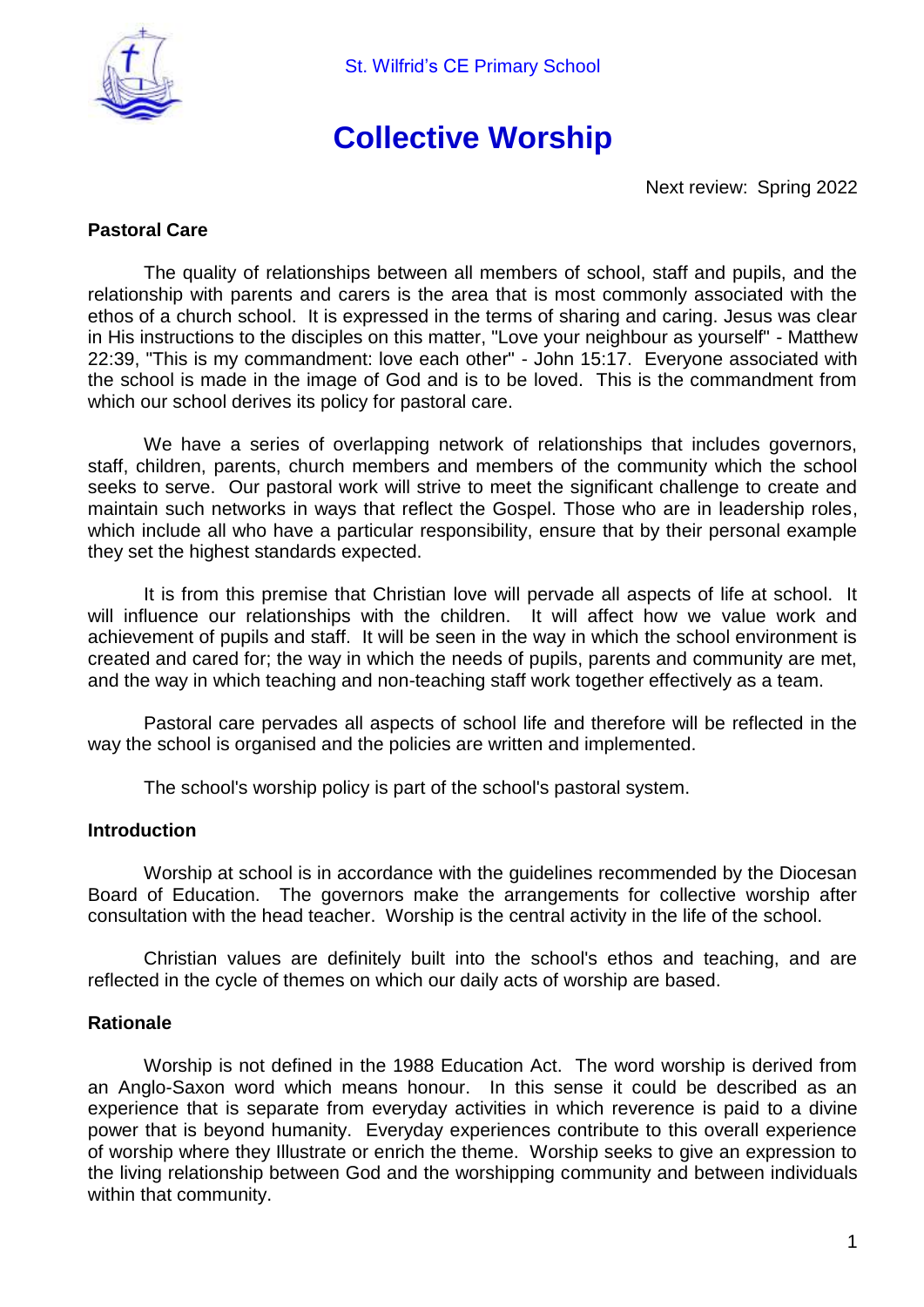## **The rights of parents to withdraw their children**

The governors recognise the parents' legal right to withdraw their child from collective acts of worship. However, in choosing to send their children to an aided school the governors hope that parents are thereby committing themselves and their child to participate in all those activities that reflect the school's Christian ethos.

If a parent requests that a child be withdrawn then they should be made aware of:

- worship is part of the corporate life of the school. It is the point where everyone comes together;
- the child will miss out on many aspects of school life, particularly where events such as Harvest and Christmas take place in the context of worship;
- worship is part of the ethos of the school and is also about sharing in common values;
- worship is an educational activity to which children are free to respond or not, and an understanding of and experience of worship is an essential part of religious education;
- withdrawal from collective worship will not remove the child from the Christian ethos of the school where spiritual values are constantly raised within the curriculum.

If parents exercise the right to withdraw their child from acts of worship then the following arrangements will apply:

- the pupil will be in the care of a member of staff;
- pupils will be on the premises and will produce work on a topical theme.

#### **Arrangements for other faiths**

As above, if parents wish to withdraw their child from collective worship.

#### **Planning**

Worship is organised and planned within the broad tradition of Anglicanism which underpins whole school worship and smaller group acts of worship.

There will be a timetable of the worship themes for each term as agreed with the senior management team.

Dates for visitors and leaders will be arranged.

Flexibility will be allowed for instant reaction to events in the news/ disasters/ celebrations/ sorrows/ joys.

The senior management team plans worship. They will take into consideration the views of governors, staff and, where appropriate, pupils. Planning related to dates, worship themes and leaders would take place at the beginning of each term.

#### **Variety of content**

1. Sharing, celebrating and taking note of common concerns and experiences neighbours, social, national and international issues, school events.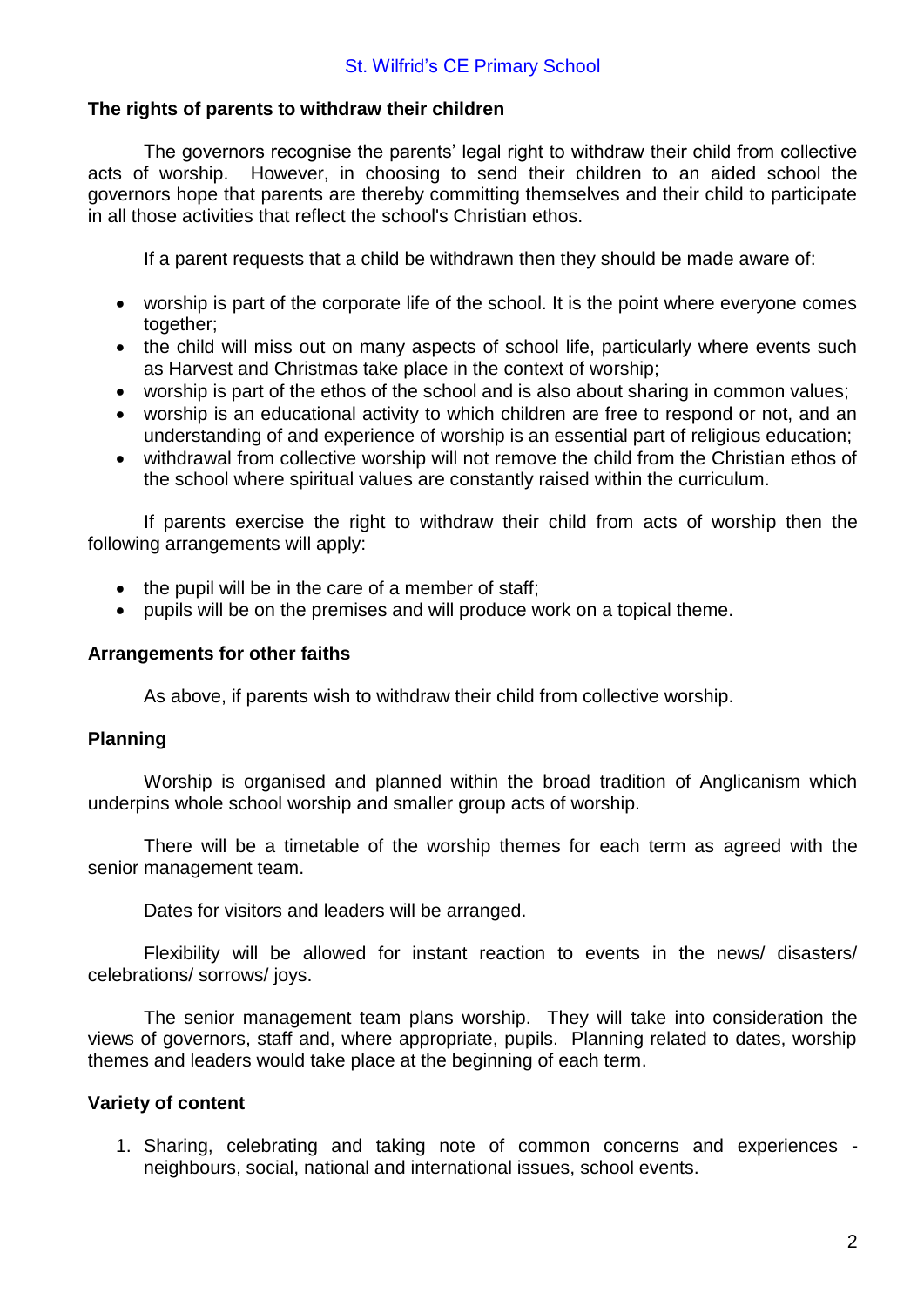- 2. Reflection on significant experiences of life such as loss, joy, birth, beauty, wonder, fear, anger, thankfulness and mystery.
- 3. Voicing of rules and standards, how to treat others, self-discipline, good and evil.
- 4. Sharing, celebrating and taking note of the experiences of individuals within the school - loss, successes, welcomes, goodbyes, new siblings, and illness.
- 5. Celebrating the curriculum in the presence of God.
- 6. Reflecting on elements of faith Bible stories, observing the cycle of the Anglican year, seasons and beliefs.
- 7. Conscious reflection on God and on prayer finding God in the world and the nature of God.
- 8. Looking at the world at pattern, change and order.
- 9. Festivals and special times of worship are arranged at the beginning of each term.

Themes will be pursued over a week or longer period with consideration given to continuity.

#### **The separation of 'worship' and 'assembly'**

Worship is designed to send pupils and staff away in a reflective mood; notices will come first so as not to distract from the worship atmosphere.

#### **Visitors**

Visitors bring different perspectives into the school and they can participate by:

- leading the worship:
- introducing their charity works;
- providing a personal viewpoint on faith or life issues;
- linking school to the community.

Visitors will know the parameters in which they can work and know exactly what is required of them. These may include:

- the theme/ format of worship;
- attendance at a previous worship/ freedom with the format of worship:
- information as to whether staff or pupils will be involved;
- a brief on ages and background of pupils;
- duration time of worship;
- equipment and resources available.

A formulated letter of invitation/ set of guidelines with the above details will be sent to each visitor.

## **Funding**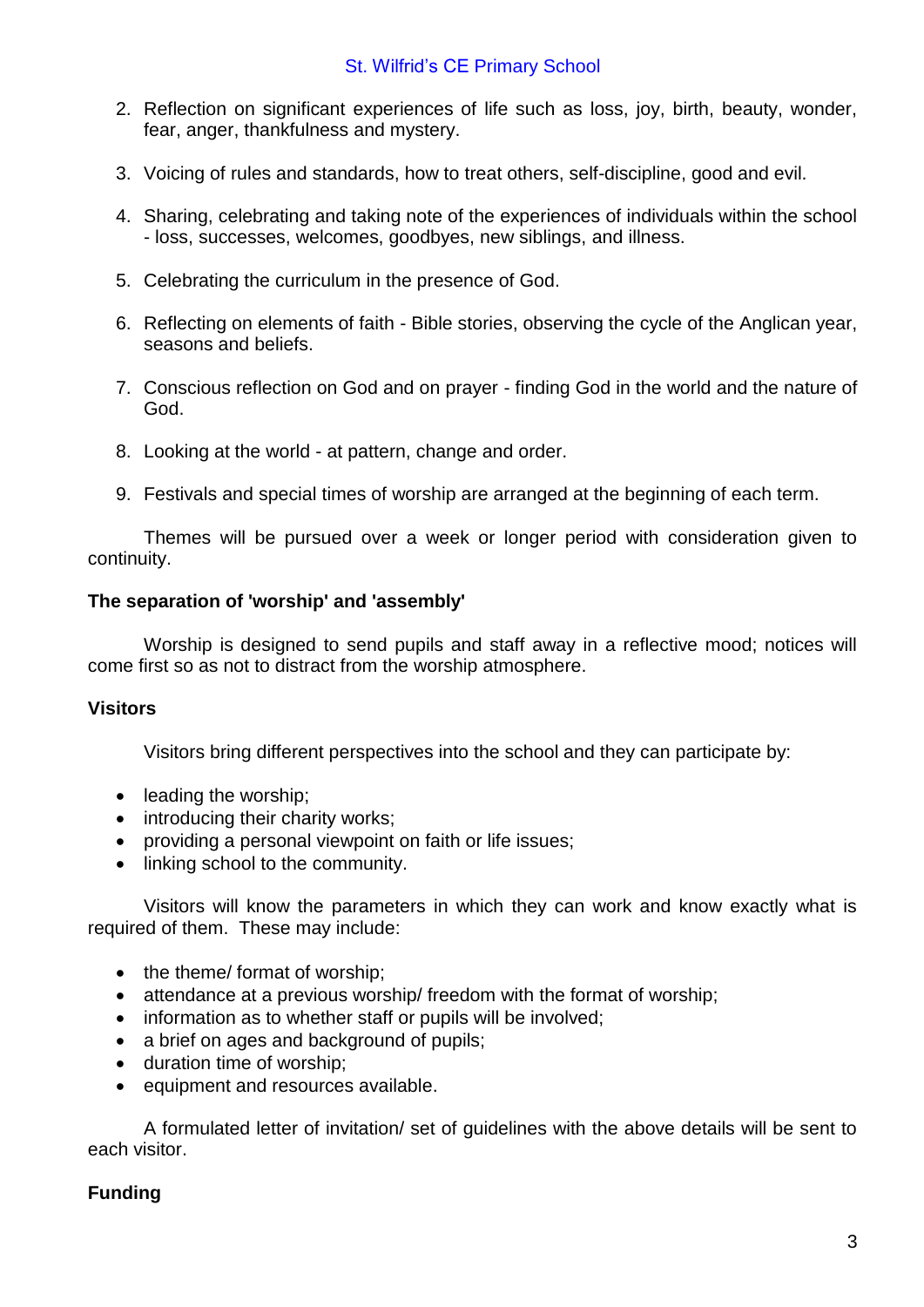## St. Wilfrid's CE Primary School

Provision will be made to ensure resources are of the highest quality and reflect the Importance of worship within the life of the school.

#### **Resources**

The head teacher is available to give advice and support to staff and visitors where the planning and delivery of collective worship is concerned.

### **Evaluation**

Worship will be monitored to ensure that:

- agreed and planned content is being covered;
- a variety of approach and methodology is used;
- high standards and quality are maintained;
- staff have been well supported;
- worship has been led by a variety of leaders.